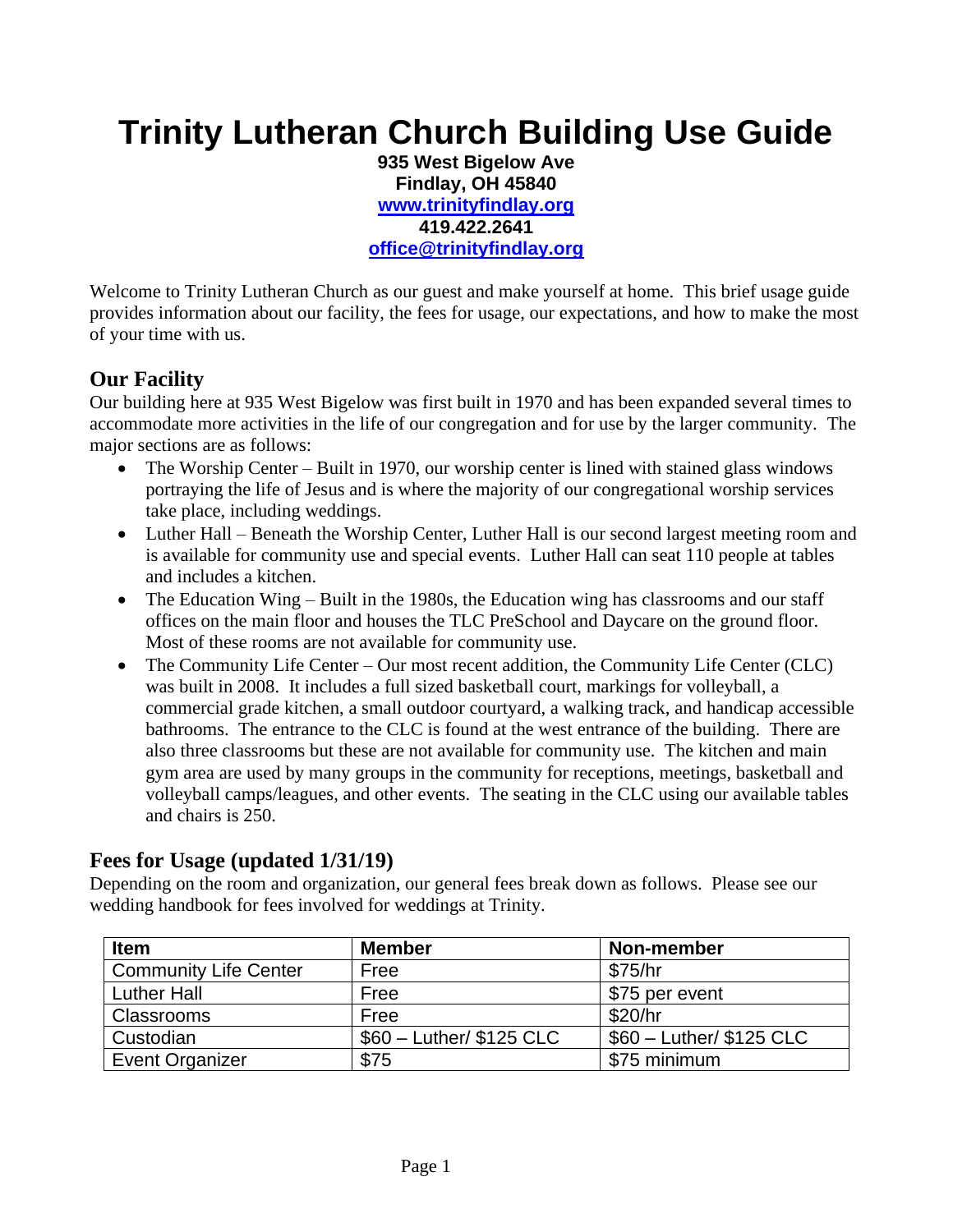#### **Other Fees**

- Non-members must pay for all rentals in advance and for certain large events, an additional refundable \$125 deposit will be required. Following a building inspection after the event, the deposit will be refunded by mail on the next business day. Any failure to follow the stated policies or damage incurred to church property will be deducted from the deposit. Any damage that exceeds that of the deposit will be billed to those signed on the Building Use Form, who will accept full liability for such damage.
- Renters of our large meeting spaces will need to do their own set up of Trinity's tables and chairs, supervised by one of our event team.
- All renters are expected to clean up and return the building to its original state prior to their event. However, custodial cleaning is still required after all events in Luther Hall and the CLC at a cost of \$60 for Luther Hall and \$125 for the CLC.
- The charges for Luther Hall and the CLC include kitchen use. Renting parties may use any of the kitchen facilities except the following:
	- o The Dishwater/Sanitizer This may only be used by trained members of Trinity and is not available for use.
	- o Plates and Silverware You are asked to provide your own plates and silverware. You may use the other items in the drawers (knives, serving spoons, etc..) provided you clean them and return them to their drawers.
	- o Refrigerators You are welcome to use the empty portions of the refrigerators. However, do not use or move any items in the spaces designated for the TLC Preschool.
- Insurance Organizations which are not ministries of Trinity Lutheran Church may be required to have a public liability insurance policy with a minimum of \$1 million limit of liability coverage. Trinity must be named as an "additional insured on the borrower's policy for liability damages arising out of the borrower's activities on Trinity's premises. Certificate of such insurance must be provided to complete your request.
- Hold Harmless Form Those who do not have liability insurance will be required to return a signed and notarized "Hold Harmless Form" Room Reservation Form, releasing Trinity from any legal liability for accidents or incidents occurring during your event.
- Not-for-profit agencies may request that usage fees be waived and these will be considered on an individual basis.
- Trinity Lutheran Church reserves the right to refuse any request or terminate any agreement for actions or intent that is deemed inconsistent with its mission and confession of faith.
- Trinity Lutheran Church reserves the right to move/cancel said group if a church event/program needs the space reserved by second party.

#### **Thank You**

Thank you for considering Trinity Lutheran Church for your event. Like any other facility, we strive to be sure that everyone have a safe and wonderful time and that all participants are protected. We invite you to come back, get to know us better, and join us in servicing our community and our Lord.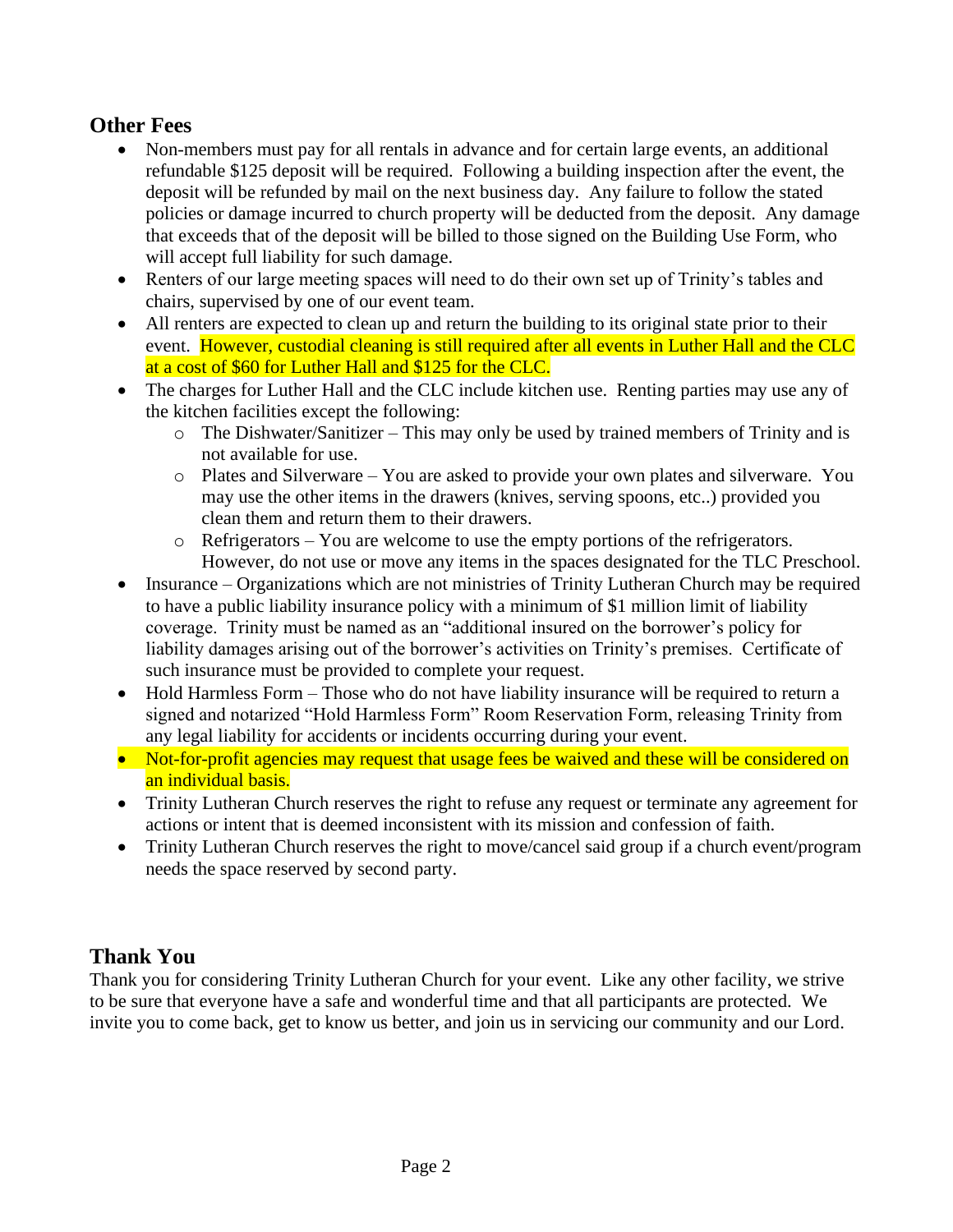# **Administrative Items**

#### **Building Use Staff Communication Process**

(Effective September 20, 2012)

As the Community Life Center and other parts of our facility are used increasingly by ministries and the larger community, it is important that we develop clear lines of communication among all the staff. Our process will be as follows:

- 1. All room usage at Trinity must be coordinated first through the church office and the Administrative Secretary. Any group that uses a room without working through the office will lose the room to those who have made reservations.
- 2. All building reservations and activities must be signed for and supervised by at least one adult of eighteen years of age or older.
- 3. The administrative secretary will receive and pass on all room reservation fees to the church bookkeeper.
- 4. All regular, repeating events will only be listed on the church web page calendar [\(www.trinityfindlay.org\)](http://www.trinityfindlay.org/). This includes Sunday School classes, team meetings, and other existing group meetings. All occasional or special meetings will also be listed on the web calendar but will also need to complete a Building Reservation Request form with any additional needs.
- 5. All new events will complete a General Reservation Form (White Form) or In-House Reservation Form (Green Form for Trinity and Synod events only). Completed forms will be kept on file in the church office with hard copies placed in the mailbox of the Event Team Coordinator and the Church Custodian.
- 6. We will no longer be offering our video screen, projectors, or sound systems for General Reservation events.
- 7. The Event Team Coordinator will receive Reservation Forms for all large events (more than 50 people) or events requiring supervision.
- 8. The Event Team Coordinator will assign an Event Team member to any necessary event, provide them with the Reservation Form, and email the information to the Administrative Secretary.
- 9. The Event Team Member (when present) will handle all questions and issues with those using our facility, including guiding any necessary set up with volunteers and the post event inspection.
- 10. All outside or Synod events will require that the inspection check list on the back of the Registration Form be completed by an Event Team member or designated staff member/volunteer.
- 11. Special requests from existing groups (i.e., additional table set up, projector/screen, etc…) will require a new form with the details passed on to the appropriate staff.
- 12. All questions or changes to any existing Reservation Form will first be communicated by email so that all appropriate staff are informed in writing and can respond appropriately. All emergency situations will be handled by phone.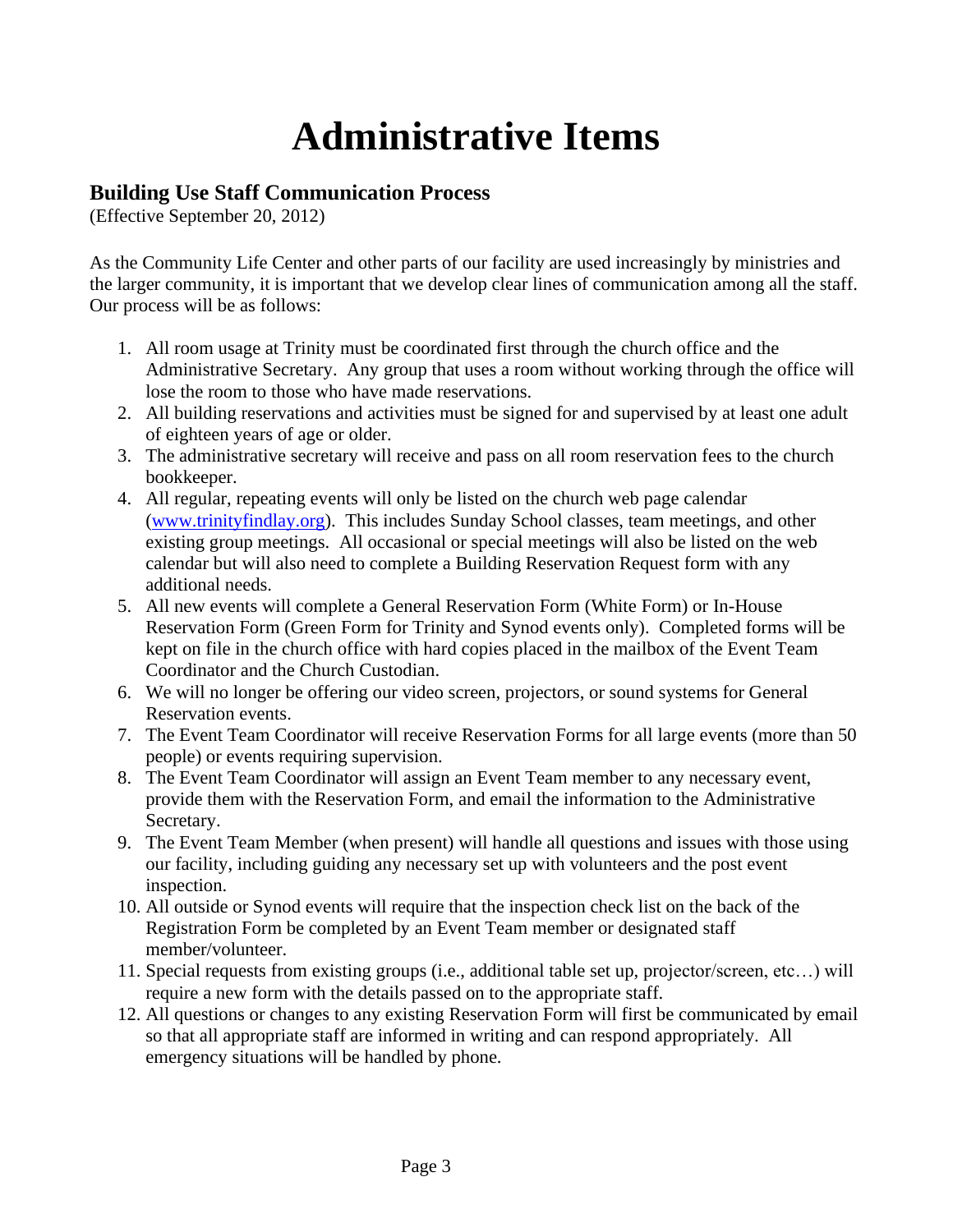#### **Building Procedures - Unlocking and Locking**

- 1.) If before 7:00pm, Monday through Friday, the Administrative Secretary will unlock necessary door for access to the building or have daycare keep west door open.
- 2.) If after 7:00pm, Monday through Friday, the Custodian will unlock necessary door for access to the building.
- 3.) The Custodian will secure building after event is over.
- 4.) The Custodian will unlock building on the weekend for events and secure building after event is over.
- 5.) If an event requires a member of the Event Team, the Event Team member will open the building and then inspect and secure the building after an event.
- 6.) If the Custodian is not available the following procedure will take place:
- 7.) The Custodian will contact The Senior Pastor and/or the Administrative Secretary if he is not available to lock and/or unlock building for event.
- 8.) Signs are hung on doors for Emergency contact procedure:
	- o Call Dave Stultz (Custodian) at 419-722-4484 (weekends and after 7:00pm during the week)
	- o Call Kyra Oaks (Administrative Secretary) at 419-306-3317 (before 7:00pm during the week)
	- o Call Jason Broerman (Council President) at 419-889-7997